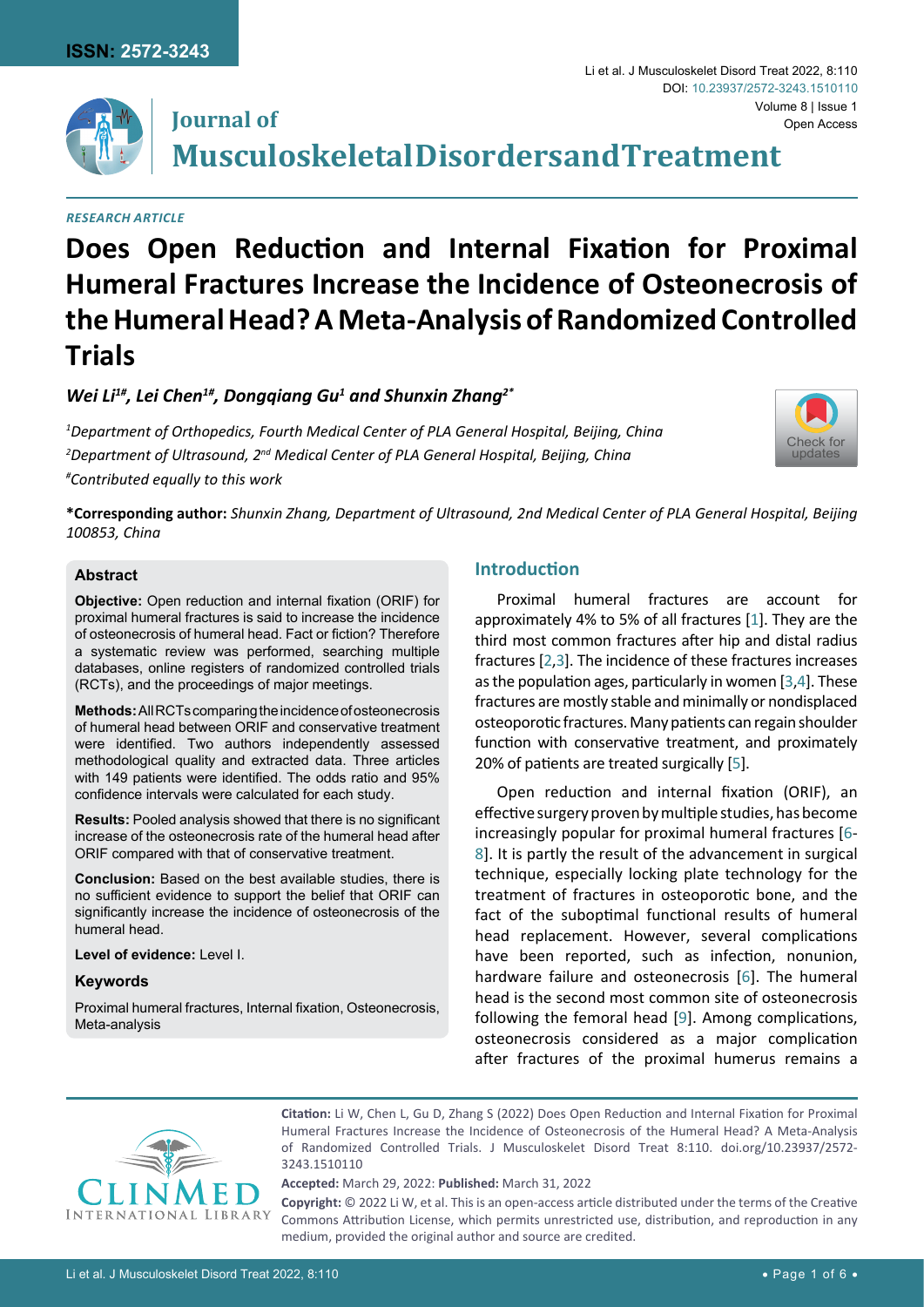significant source of patient morbidity, often resulting in pain and shoulder dysfunction [\[10](#page-5-4)]. Perfusion of the humeral head is, though not the only, an essential consideration when deciding on the treatment of proximal humeral fractures. Therefore, current fracture classification systems of the proximal humeral fractures are mainly based on the probability of development of osteonecrosis [\[11](#page-5-5),[12](#page-5-6)].

As a head-conserving reconstruction of humeral head, ORIF may restore the anatomy of the proximal humerus but may further compromise the vascularity of the head, leading to osteonecrosis and poor outcome. Whether this technique would increase the osteonecrosis rate of humeral head is uncertain [\[5](#page-5-0)[,6](#page-5-1)]. However, this information would be helpful for a rational selection of prosthetic replacement, if ORIF was associated with a high risk of osteonecrosis. It could avoid the requirement for prosthetic replacement which might occur following unsuccessful ORIF, complicated osteonecrosis. Therefore, this study performed a meta-analysis of randomized controlled trials (RCTs) concerning whether ORIF would increase osteonecrosis rate of the humeral head.

#### **Methods**

#### **Search strategy and selection criteria**

We searched for all publications (from January 1980 to January 2015), using electronic databases, including Pubmed, Embase, Cumulative Index to Nursing and Allied Health Literature (CINAHL), China National Knowledge Infrastructure (CNKI), Chinese BioMedical Literature Database (CBM), Chinese Medical Current Content (CMCC), Cochrane Central Register of Controlled Trials (CENTRAL), the Cochrane Database of Systematic Reviews, and Cochrane Bone, Joint and Muscle Trauma Group Specialized Register. We also searched for unpublished trials and those in progress using clinical trials repositories, including that of the National Institute of Health, the National Research Register, Current Controlled Trials, Trials Central and archives of abstracts of the annual meetings of the Orthopaedic Trauma Association, the American Academy of Orthopaedic Surgeons, and the Canadian Orthopaedic Association.

The search strategy first used Mesh terms ("Humerus" (Mesh) OR "Humeral Fractures" (Mesh)) AND type of clinical trial (Randomized controlled trial and Clinical trial) and then a secondary free search was performed using multiple key words (humer\* and fractur\* and random\* ) to ensure inclusion all possible studies. We conducted the search in duplicate (WL, ZJ) and independently, with no restriction on language or publication status. The abstract of any study that was potentially relevant to the topic was reviewed. The full text was obtained if inadequate information was acquired from the abstract. Disagreements were resolved by discussion, and a third reviewer (DR)

was consulted for the final decision when necessary. Relevant reviews regarding proximal humeral fractures were examined for potential trials.

We conducted and reported this meta-analysis according to the PRISMA (Preferred Reporting Items for Systematic Reviews and Meta-Analysis) Statement [\[13\]](#page-5-7).

The eligible articles should meet the following inclusion criteria: (1) Patients aged 18 years or over with proximal humeral fractures; (2) ORIF versus conservative treatment; (3) Outcome measure was osteonecrosis of the humeral head; (4) Published or unpublished, prospective and RCTs. This review excluded studies focused on the treatment of skeletally immature individuals, delayed union, nonunion or pathological fractures.

#### **Data extraction and quality assessment**

For each eligible study, two reviewers (WL, ZJ) independently extracted data with the use of a standardized data recording form, and disagreements were resolved by discussion and, if necessary, by means of scrutiny by a third reviewer (DR). Information extracted included population demographics, year of publication, fracture type, number of patient, trial duration, treatment method and number of osteonecrosis. Authors were contacted if information could not be obtained from the original literature.

Two reviewers (WL, ZJ) independently assessed the methodological quality of each included study with use of the modified Jadad score [\[14](#page-5-8)]. This is an eightitem score designed to assess randomization, blinding, withdrawals and dropouts, inclusion and exclusion criteria, adverse effects and statistical analysis (Table 1). The score for each article could range from 0 (lowest quality) to 8 (highest quality). Scores of 4-8 denote good to excellent quality and 0-3 poor to low quality. Disagreement was resolved by means of discussion, with arbitration by a third reviewer (DR).

#### **Statistical analysis**

The statistical analysis was conducted using Review Manager 5.0 software (The Nordic Cochrane Centre, the Cochrane Collaboration, 2008, Copenhagen, Denmark). Heterogeneity between studies was tested with use of both the chi-square  $(\chi^2)$  test and the I-squared  $(I^2)$ test [[15\]](#page-5-9). Statistical heterogeneity was considered significant when  $p < 0.10$  for the  $\chi^2$  test or  $l^2 > 50\%$ . A fixed effects model was used if there was no evidence of heterogeneity between studies; if there was evidence of heterogeneity, a random effects model was used for the meta-analysis. The odds ratio (OR) and 95% confidence intervals (CI) were calculated for each trial and presented in a forest plot. Sensitivity analysis was performed by excluding low modified Jadad score studies (< 4 points), if necessary. All reported P values were two-sided and P < 0.05 were regarded as statistically significant.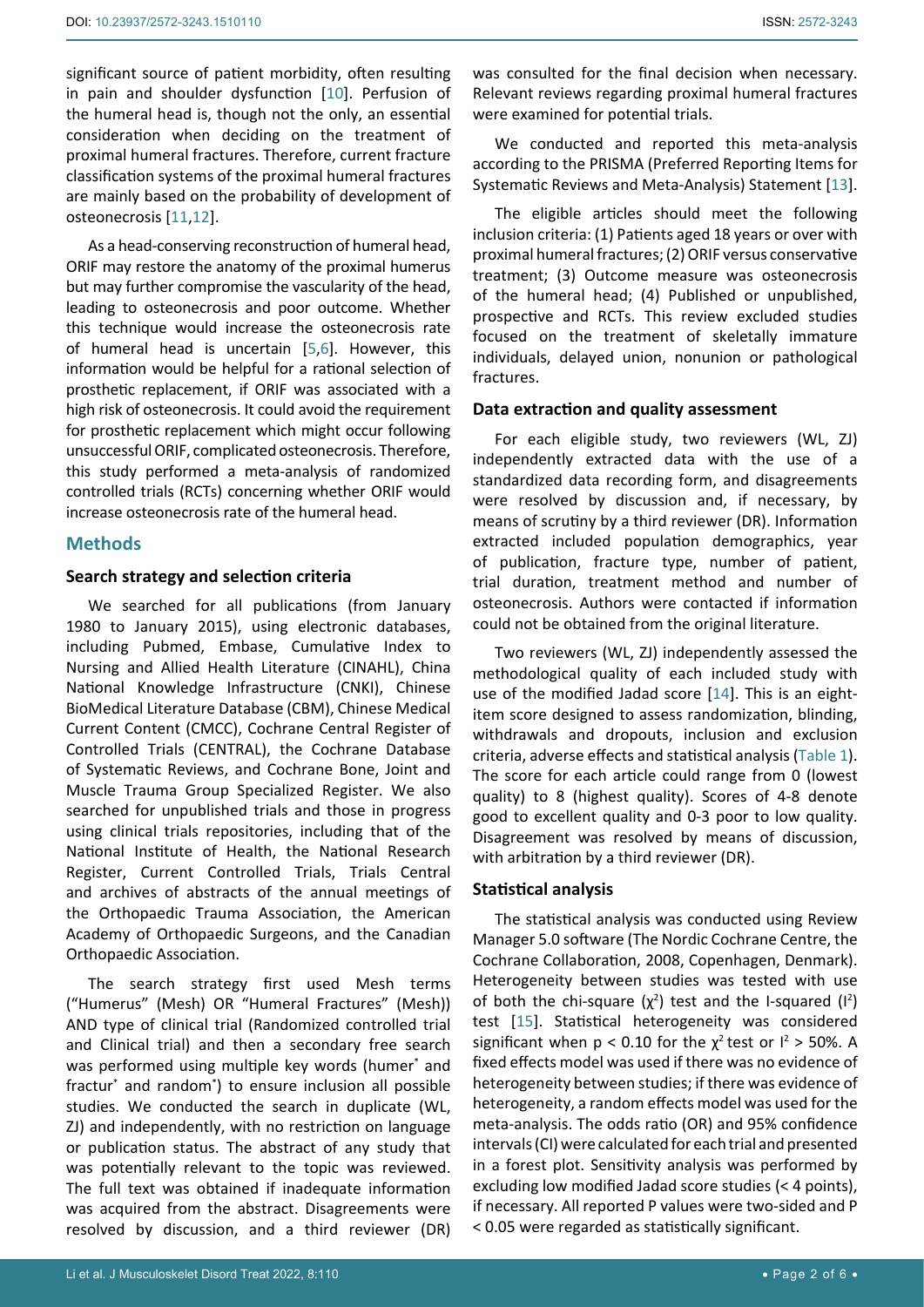| <b>Item assessed</b>                                               | <b>Response</b> | <b>Score</b> |
|--------------------------------------------------------------------|-----------------|--------------|
| Was the study described as randomized?                             | Yes             | $+1$         |
|                                                                    | <b>No</b>       | $\mathbf{0}$ |
| Was the method of randomization appropriate?                       | Yes             | $+1$         |
|                                                                    | No              | $-1$         |
|                                                                    | Not described   | 0            |
| Was the study described as blinded? <sup>*</sup>                   | Yes             | $+1$         |
|                                                                    | <b>No</b>       | $\mathbf{0}$ |
| Was the method of blinding appropriate?                            | Yes             | $+1$         |
|                                                                    | <b>No</b>       | $-1$         |
|                                                                    | Not described   | 0            |
| Was there a description of withdrawals and dropouts?               | Yes             | $+1$         |
|                                                                    | No              | 0            |
| Was there a clear description of the inclusion/exclusion criteria? | Yes             | $+1$         |
|                                                                    | No              | 0            |
| Was the method used to assess adverse effects described?           | Yes             | $+1$         |
|                                                                    | <b>No</b>       | $\mathbf{0}$ |
| Was the method of statistical analysis described?                  | Yes             | $+1$         |
|                                                                    | No              | 0            |

#### **Table 1:** Eight-item modified Jadad score.

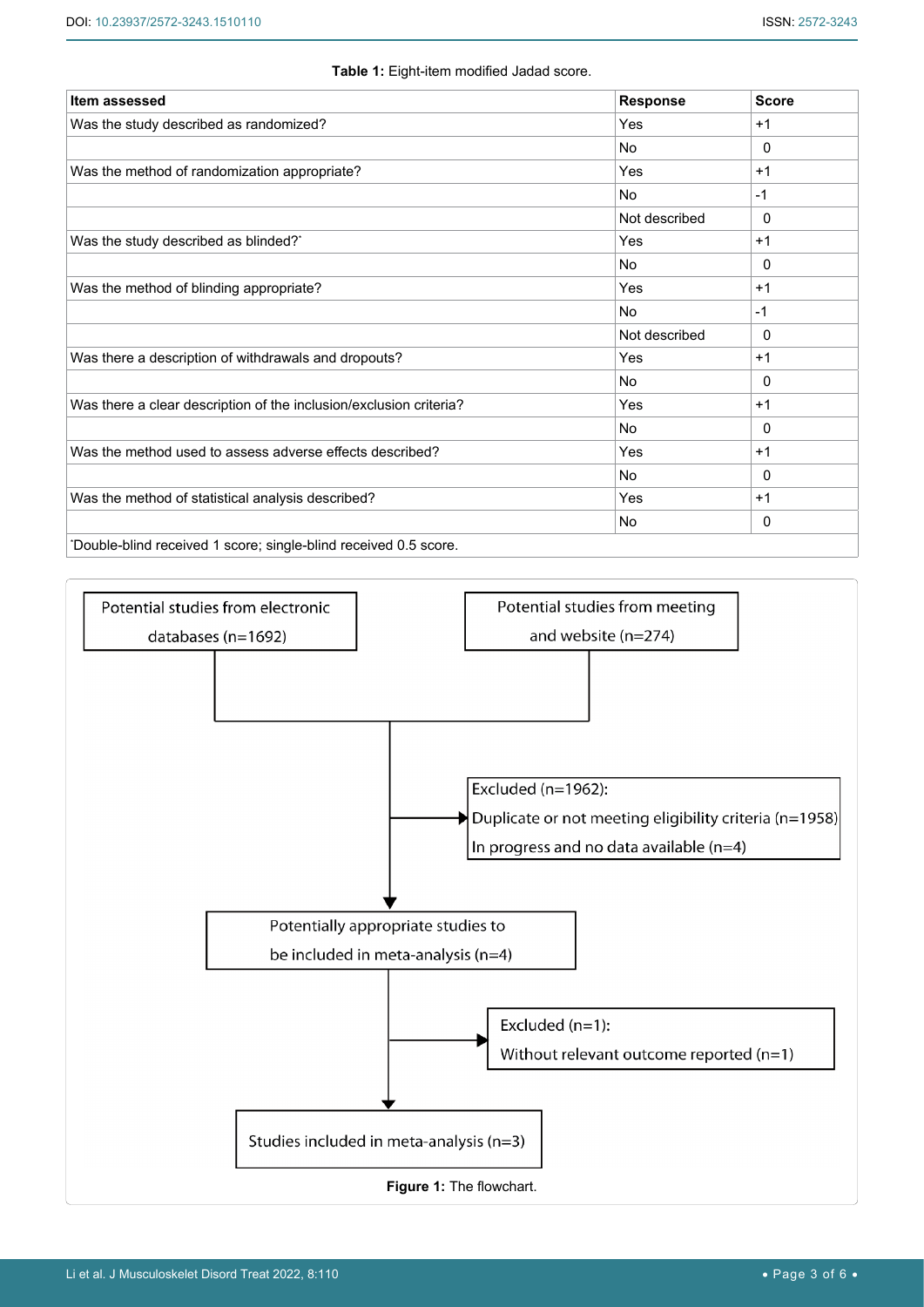# **Results**

#### **Literature search**

Figure 1 illustrates the study flow. A total of 3 studies [[16](#page-5-14)[-18\]](#page-5-16) included 149 patients met our inclusion criteria, and one study [\[19](#page-5-17)] were excluded for no relevant outcome reported. A total of 75 patients were treated by ORIF, and 74 patients were treated conservatively.

#### **Description of studies**

All included studies were RCTs that enrolled patients with complex displaced proximal humeral fractures, including three- and four-part fractures. All ORIF was performed using a delto-pectoral approach. Internal fixation was accomplished with plate as the operative technique in 2 studies [[16](#page-5-14),[17\]](#page-5-18), and with tension-band surgery in 1 study [[18](#page-5-16)]. The patients in the included studies were predominately old (mean age range from 72.2 to 75 years) and female (85.2%) patients. Other detailed information from each study was list in Table 2.

#### **Osteonecrosis**

All included studies reported osteonecrosis of the humeral head as one of the outcomes. The overall osteonecrosis ratio was 16% for the ORIF group (12/75) compared to 20.3% in the conservative group (15/74). The test for heterogeneity was not statistically significant  $(x^2 = 2.13, 1^2 = 6\%$  and  $p = 0.35$ ), which indicates that the pooling of the data was valid. Analysis showed that there was no significant difference between ORIF and conservative treatment (OR =  $0.72$ , 95% CI =  $0.29$  to 1.77, p = 0.48) (Figure 2).

### **Discussion**

According to the best available evidence, this metaanalysis suggests that there is no significant difference in the osteonecrosis rate of the humeral head after ORIF for proximal humeral fractures compared with conservative treatment.

Osteonecrosis rate varied greatly has been reported from 0% to 37% of patients after ORIF with proximal humeral fractures [[20](#page-5-10),[21](#page-5-11)]. In this study, osteonecrosis rate in ORIF group is 16%, which is similar to previous articles [[7](#page-5-12),[8\]](#page-5-2). ORIF is associated with a lower incidence of osteonecrosis compared with conservative treatment, but there was no significant difference.

There are several reasons for the osteonecrosis of humeral head. First, the severe injury resulted in the disruption of the arteries is related to the risk of osteonecrosis. Four-part fractures usually have higher rates of osteonecrosis than three-part fractures, varying from 15%-30% [[9](#page-5-3),[22](#page-5-13)]. It may be an inevitable complication of an injury because of disruption of the blood supply of the humeral head [\[9](#page-5-3),[16\]](#page-5-14). The arterial supply of the proximal humerus is derived from the anterior circumflex humeral artery and posterior circumflex humeral artery. The anterior circumflex artery, arising from the axillary artery, courses laterally under the tendon of the long head of the biceps and terminates with smaller branches in the greater tuberosity. The arcuate artery arises from the anterolateral branch of the anterior circumflex and ascends proximally into the humeral head, acting as its major intraosseous supply. The lesser tuberosity also receives blood from the anterolateral branch. The posterior circumflex humeral artery travels posteriorly along the medial aspect of the surgical neck, sending branches to supply the posterior portion of the greater tuberosity and a small posteroinferior part of the head [\[23](#page-5-15)]. Most of proximal humeral fractures can disrupt the anterior humeral circumflex artery. After injury to

| <b>Study</b>                                         | Case  | <b>Sex ratio</b> | Mean age        | Follow-up | Jadad  |  |  |
|------------------------------------------------------|-------|------------------|-----------------|-----------|--------|--|--|
|                                                      | O/C   | (M/F)            | $(O/C)$ (years) | (months)  | scores |  |  |
| Fjalestad 2012 [16]                                  | 25/25 | 6/44             | 72.2/73.1       | 12        | 6      |  |  |
| Olerud 2011 [17]                                     | 30/29 | 10/48            | 72.9/74.9       | 24        | 6      |  |  |
| Zyto 1997 [18]                                       | 20/20 | 5/35             | 73/75           | 50        | 6      |  |  |
| O/C: ORIF group/Conservative group; M/F: Male/Female |       |                  |                 |           |        |  |  |

**Table 2:** General information of included studies.

|                                                                       | <b>ORIF</b> |    | <b>Conservative</b> |    |                     | <b>Odds Ratio</b>    |      |     | <b>Odds Ratio</b>                              |     |
|-----------------------------------------------------------------------|-------------|----|---------------------|----|---------------------|----------------------|------|-----|------------------------------------------------|-----|
| <b>Study or Subgroup</b>                                              |             |    | Events Total Events |    | <b>Total Weight</b> | M-H, Fixed, 95% CI   |      |     | M-H, Fixed, 95% CI                             |     |
| Fialestad 2012                                                        | 8           | 25 | 13                  | 25 | 79.4%               | $0.43$ [0.14, 1.37]  |      |     |                                                |     |
| Olerud 2011                                                           | 3           | 30 | 2                   | 29 | 16.4%               | 1.50 [0.23, 9.70]    |      |     |                                                |     |
| Zyto 1997                                                             |             | 20 | 0                   | 20 | 4.2%                | $3.15$ [0.12, 82.16] |      |     |                                                |     |
| <b>Total (95% CI)</b>                                                 |             | 75 |                     | 74 | 100.0%              | $0.72$ [0.29, 1.77]  |      |     |                                                |     |
| Total events                                                          | 12          |    | 15                  |    |                     |                      |      |     |                                                |     |
| Heterogeneity: Chi <sup>2</sup> = 2.13, df = 2 (P = 0.35); $I^2$ = 6% |             |    |                     |    |                     |                      |      |     |                                                |     |
| Test for overall effect: $Z = 0.71$ (P = 0.48)                        |             |    |                     |    |                     |                      | 0.01 | 0.1 | 10<br><b>Favours ORIF</b> Favours Conservative | 100 |

**Figure 2:** Incidence of osteonecrosis of the humeral head.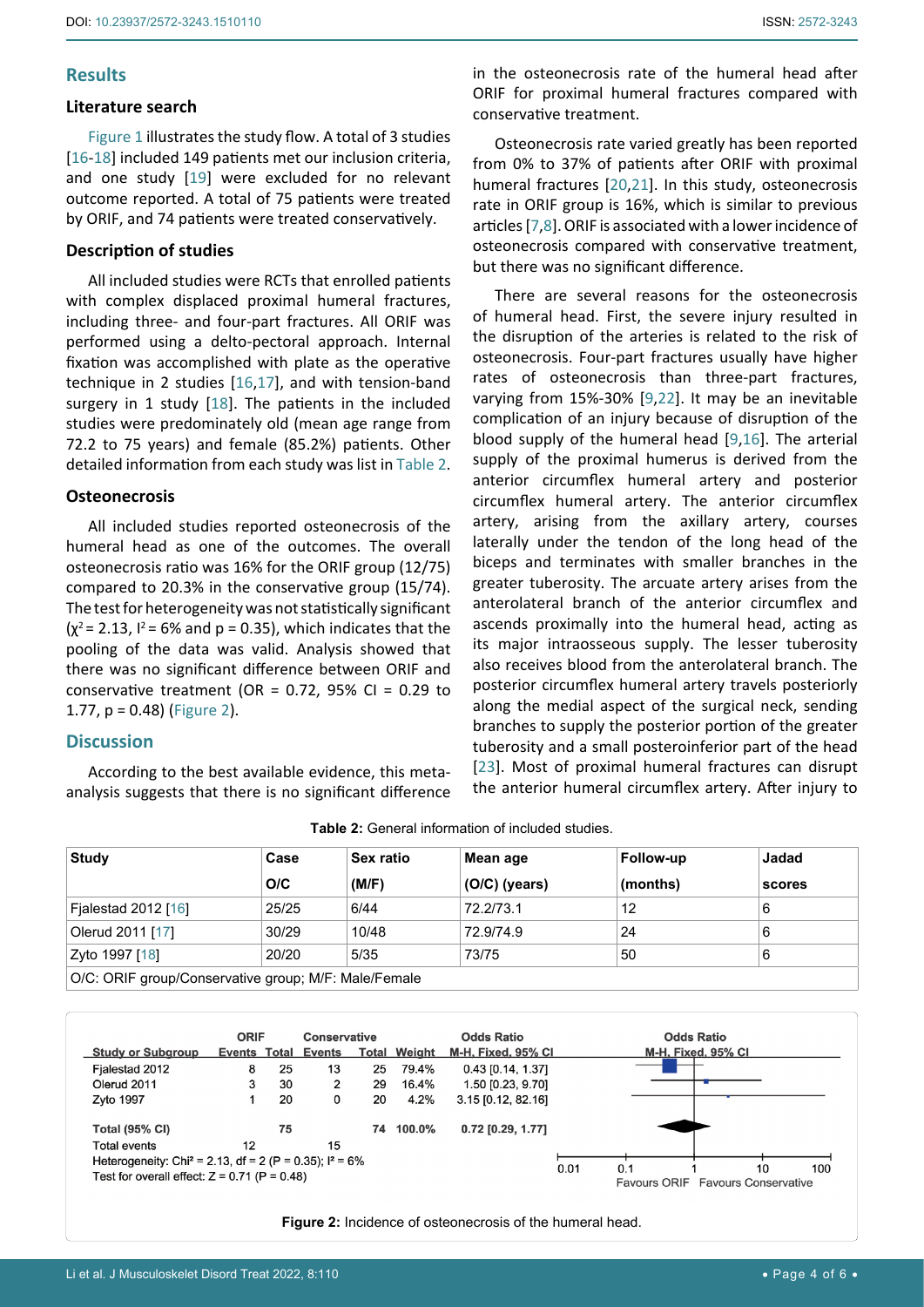this main blood supply, the posterior circumflex artery is believed to provide additional blood flow to the humeral head [\[24\]](#page-5-19). Second, the time of surgery is one of the important factors. Earlier surgery may help to the earlier reduction the fractures, which is beneficial for the bone healing [[9](#page-5-3),[17](#page-5-18)]. Third, corticosteroid therapy is the most commonly reported cause of nontraumatic osteonecrosis [[9](#page-5-3),[16](#page-5-14),[17\]](#page-5-18). The underlying disease for which the corticosteroid is administrated may be involved in the pathogenesis of osteonecrosis. In addition, several hemogloblinopathies are common causes of osteonecrosis, especially sickle-cell disease [[9](#page-5-3)]. Therefore, patient with some comorbidities should be further assessed for the humeral head.

Osteonecrosis may also be the result of treatment, which may be to the result of either procedure selection or in the surgery provided. Use of a minimally invasive approach likely reduces the risk of osteonecrosis, so limited exposure or percutaneous technique is performed in the included studies to reduce blood supply disruption of the humeral head. Moreover, the delto-pectoral approach reported in the included studies is generally used to treatment proximal fractures. Base on the meta-analysis, there is no evidence to support ORIF in this approach can influence the outcome of humeral head. This traditional approach may require more dissection and retraction to access the lateral humerus increasing the potential for vascular insult. The anterolateral approach provides direct access to the lateral humeral bald spot obviating the need for circumferential dissection and potential vascular disruption either anteriorly or posteriorly [\[25](#page-5-20)]. Fracture manipulation and implant insertion can be performed directly through the lateral fracture lines. Additionally, it is demonstrated that there is a trend toward increased osteonecrosis in the delto-pectoral approach compared with the anterolateral deltoid split [[26](#page-5-21)]. So ORIF in anterlateral approach is a possible option which may further reduce the incidence of osteonecrosis.

The quality of fixation may contribute to reduce the occurrence of osteonecrosis. In cases where the blood supply is compromised, ORIF may restore the anatomy of the proximal humerus and keep the reduction, reducing additional disruption of the blood supply and making revascularization possible. For traditional plating has been associated with a high rate of complications, the site-specific locking plate technology has been used to the proximal humerus. This new plate technology provides more secure fixation in osteoporotic bone, reducing the risk of fixation failure and show benefit over conventional plate fixation [[6](#page-5-1)]. Additionally, Initial ischemia of humeral head after proximal humeral fracture does not necessarily lead to the osteonecrosis, indicating that revascularization may indeed occur [\[27](#page-5-22)]. ORIF can provide adequate reduction and stable conditions for revascularization and make the preservation of the humeral head viable.

Therefore, ORIF with minimal soft tissue disruption while establishing rigid fixation of the fracture may provide a predictable method to reduce the long-term incidence of osteonecrosis even when treating at risk fracture types.

Although many surgeons believe that ORIF might increase the incidence of osteonecrosis of humeral head, little clinical information is currently available on this topic. In this meta-analysis, we conduct a comprehensive literature search to include all available evidence, and do data extraction and methodological assessments in duplicate, and make conclusions based only on high-quality RCTs. However, our study has several potential limitations. Our best efforts in using multiple search strategy and available database, but publication bias may be unavoidable in this metaanalysis. The included studies have some limitations, including small sample sizes, incomplete reporting of treatment allocation concealment and no possibility of blinding patients and physicians. Additionally, the low number of included studies limits our ability to make more definitive conclusion.

In conclusion, this meta-analysis of randomized controlled trials suggests that ORIF for proximal humeral fractures could not significantly increase the incidence of osteonecrosis of humeral head. Accurate decision-making and improved surgical technique would help to optimize the outcome and reliably avoid this complication even in fractures traditionally considered at high risk for osteonecrosis obviating the need for joint replacement. However, the limitations of the available studies indicate the planning and performance of sufficiently sized, methodologically sound studies. The result should be interpreted with caution and comprehensive until confirmed by large, definitive randomized controlled trials.

#### **Conflict of Interest**

We declare that we have no conflicts of interest.

#### **Authors' Contributions**

WL and SZ: Design issue; WL and LC: Wrote the paper draft; WL, LC, DG and SZ: Collect, analyze the data and revised the paper.

#### **References**

- <span id="page-4-0"></span>1. [Palvanen M, Kannus P, Niemi S, Parkkari J \(2006\) Update](https://pubmed.ncbi.nlm.nih.gov/16394745/)  [in the epidemiology of proximal humeral fractures. Clin](https://pubmed.ncbi.nlm.nih.gov/16394745/)  [Orthop Relat Res 442: 87-92.](https://pubmed.ncbi.nlm.nih.gov/16394745/)
- <span id="page-4-1"></span>2. [Court-Brown CM, Caesar B \(2006\) Epidemiology of adult](https://pubmed.ncbi.nlm.nih.gov/16814787/)  [fractures: A review. Injury 37: 691-697.](https://pubmed.ncbi.nlm.nih.gov/16814787/)
- <span id="page-4-2"></span>3. [Kannus P, Palvanen M, Niemi S, Parkkari J, Jarvinen M, et](https://pubmed.ncbi.nlm.nih.gov/8898596/)  [al. \(1996\) Increasing number and incidence of osteoporotic](https://pubmed.ncbi.nlm.nih.gov/8898596/)  [fractures of the proximal humerus in elderly people. BMJ](https://pubmed.ncbi.nlm.nih.gov/8898596/)  [313: 1051-1052.](https://pubmed.ncbi.nlm.nih.gov/8898596/)
- <span id="page-4-3"></span>4. [Kim SH, Szabo RM, Marder RA \(2012\) Epidemiology](https://pubmed.ncbi.nlm.nih.gov/22162357/)  [of humerus fractures in the United States: Nationwide](https://pubmed.ncbi.nlm.nih.gov/22162357/)